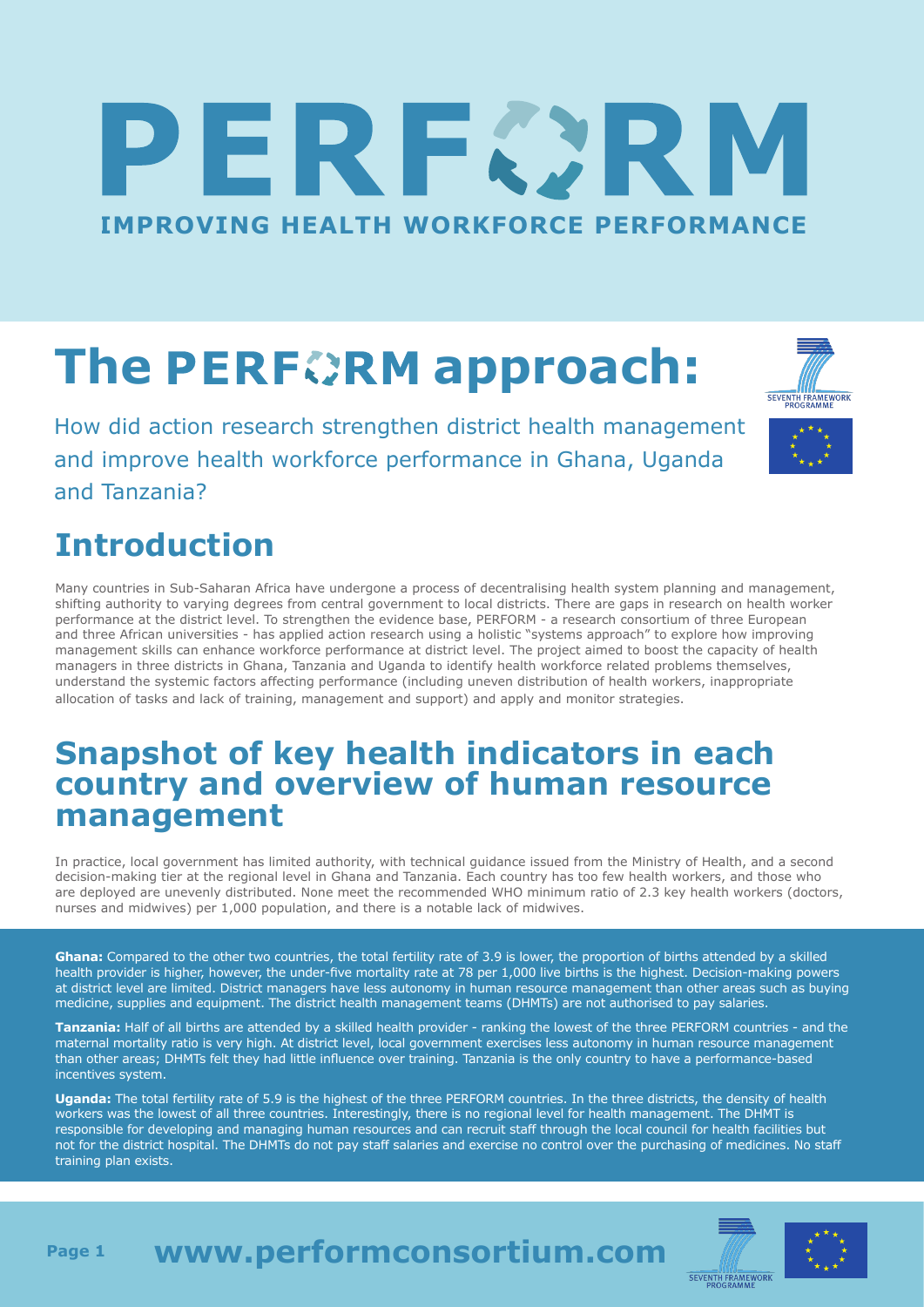

## **Methodology**

PERFORM employed an action research (AR) approach to understand and address the systemic factors affecting the performance of the health workforce at district level. The AR cycle entails four phases: plan; act; observe and reflect. The project stages included an initial situation analysis which considered human resource and health system factors, such as gender, resources and leadership in health. The DHMTs in Ghana, Tanzania and Uganda were then encouraged to identify not only the problems their workforce face but also, crucially, the underlying root causes. With support from a country research team (CRT), they devised their own strategies. The focus was on boosting local ownership and participation: the DHMTs were deemed partners and coresearchers.

The research explored how management strengthening interventions can be used, and under what conditions, to enhance workforce performance. A comparative analysis of the findings from three study districts in each country will add new knowledge as to the effect of different country contexts on these interventions. This will lead to insights into the application of the new approaches in different Sub-Saharan African countries.

#### **Outputs of first national workshop**

After the situation analysis identified human resource/health system problems (such as absenteeism, limited availability of antenatal care, poor vaccination coverage, high prevalence of HIV), the first national workshops were held in 2012 during which DHMTs assessed and ranked the root causes of each problem. Ghana and Tanzania considered broader health system factors, while Uganda focused solely on problems relating to the performance of the health workforce. The three countries found several shared underlying causes - these all included health workforce challenges. As root causes:

**Ghana** identified inadequate supervision, "poor staff attitude" and inadequate training.

**Tanzania** pinpointed the shortage of skilled and motivated staff, shortages of medicine, supplies and equipment, and lack of community awareness.

**Uganda** identified poorly motivated staff, low salaries, lack of allowances, lack of equipment and poor staff accommodation.

#### **Outputs of second national workshop**

A second workshop took place in each country in early 2013 to further refine the problem analysis and devise human resource/health system strategies to address the problems identified above. It is worth pointing out that PERFORM did not provide a budget to the districts so this influenced the final choice of strategies. There were differences between the strategies in each country: in Ghana and Tanzania the goal was to engender improvements in health service delivery whereas in Uganda the focus was on enhancing health workers' performance. Nevertheless, the three countries unanimously singled out the value of supportive supervision. Ghana and Tanzania also agreed on a strategy of strengthening collaboration with communities. Common strategies identified by the DHMTs across all three districts in each country were:

**Ghana**: Intensify supportive supervision; increase community awareness and engagement in health; and provide incentives to reward workers' performance. No mention was made of supplies or equipment.

**Tanzania**: Improve supportive supervision; provide incentives to reward health workers; engage with communities; and procure and distribute medicine, equipment and supplies. In two districts, DHMTs planned to use a community health fund to build a new clinic or renovate facilities.

**Uganda**: Enhance supportive supervision; improve the appraisal system and reward or sanction health workers for their performance. Uganda is the only country that considered sanctions for health workers. The lack of implementation funds appeared to spur on the DHMTs to make better use of available resources rather than discourage them.

#### **Implementation of strategies**

The DHMTs integrated their strategies into district plans and allocated funds from the regular budget. The research teams supported the DHMTs to monitor the impact of their strategies on workforce performance and make necessary modifications over a period of 18 months in 2013 and 2014. Ghana brought other stakeholders on board to leverage their contribution, however, some activities could not be implemented due to lack of funds, and the absence of a senior decision-maker caused delays. In Tanzania, changes in leadership, poor infrastructure and transport problems hampered implementation. All three districts also experienced delays in



**www.performconsortium.com Page 2**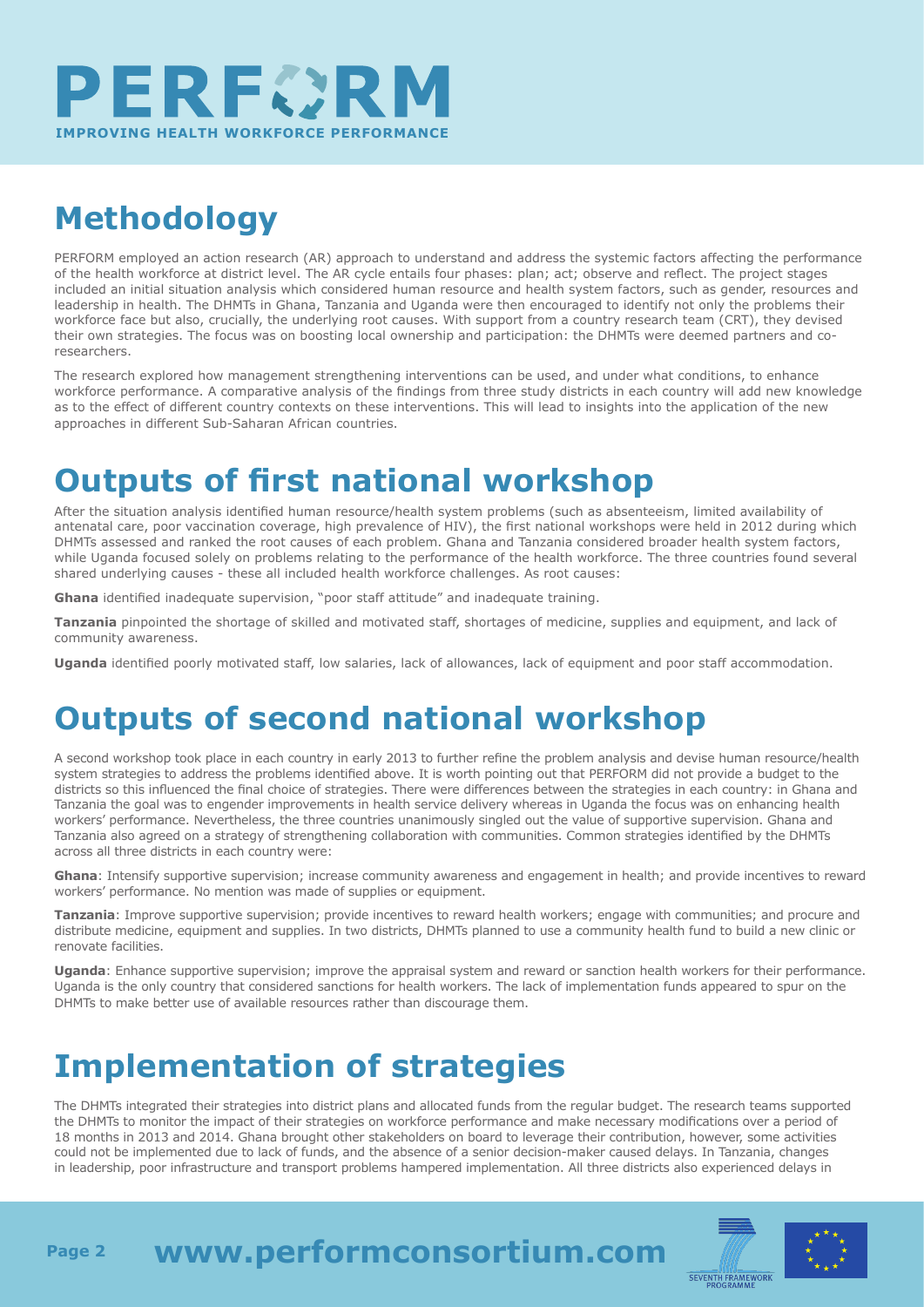

disbursing funds. In Uganda, the highly centralised supply system undermined some strategies, and late payment of health workers' salaries was demotivating. In spite of these challenges, none of the nine districts faced major problems in integrating the strategies into their district health plans.

#### **Effects of the action research approach on district health management teams**

The key factor which determined progress was strong district leadership. In some cases, this meant collaborating with other partners. Although the AR cycle increased managers' workload, all DHMTs valued the participatory approach which granted them freedom to choose the problems they wanted to focus on and increased team spirit. The root cause analysis enabled them to take a step back and see the problems with "fresh eyes", in part because the National Workshops created space for constructive and supportive peer review from the other districts and stakeholders. This boosted their confidence, encouraging them to become more proactive in finding solutions. It was a challenge to reflect on progress and use the PERFORM diaries to record activities, however, this step was still considered useful. In Ghana and Uganda, DHMTs said they felt empowered. The effect of the CRT's support was most pronounced in Uganda: this may have been because no regional health management level exists. Managers there found the AR approach so useful that they wanted to introduce it at sub-district level too. In Tanzania, managers felt motivated by the progress they could see.

DHMTs found that some of the problems could be addressed within existing resources which overall strengthened their capacity for planning within budget limitations which is an important asset for district managers working in resource constrained settings.

#### **Effects of the strategies on workforce performance and health system strengthening**

In all three countries, even without an additional budget, human resource/health system strategies bore fruit. In Uganda, the focus on workforce performance resulted in reduced absenteeism and increased recruitment of staff. In Ghana and Tanzania, strategies led to concrete improvements in service delivery and coverage. Research shows that these changes are likely to have boosted health workers' job satisfaction in these districts which in itself can be motivating. Efforts to build district health managers' capacity to provide supportive supervision - in terms of frequency and quality - succeeded. The AR approach triggered change in the health system beyond the direct influence of the project, and skills that were created or enriched will endure. In general, health workers reached out more to the community; research indicates that when health workers feel part of the community, staff retention is increased. Finally, pooling resources will have fostered efficiency in the health system. Specific outputs in each country include:

**Ghana** "But with the coming of PERFORM they made us aware that even when there are no funds something can be done and it is important to monitor and strategise on progress." (DHMT member)

- Supportive supervision enhanced the performance of community health officers. Their heightened effectiveness and motivation as well as stronger community engagement in health care contributed to expanded vaccination coverage and improved attendance at child welfare clinics.
- Given the shortage of midwives, managers proactively decided to build the capacity of community health officers to provide basic antenatal care in order to scale up coverage.
- Most clients felt that the quality of services in health facilities had improved.
- PERFORM helped catalyse a more participatory approach which may have enhanced transparency and accountability of the management of decentralised health services. In this way, the project may have contributed to health system strengthening in the three districts.

**Tanzania** *"Before we used to wait a long time for change, but the AR cycle has shown us that we can push change." (Health Manager)*

- The quality of supervision improved with a new focus on mentoring rather than inspection.
- Increased access to training motivated staff. High-performing workers and staff with low records of absenteeism were praised and given awards and incentives.
- The availability and quality of care and treatment centre (CTC) services improved; a health centre was renovated and new CTC buildings were constructed.
- More community involvement in health led to increased uptake of antenatal care. Antenatal care quality improved partly due to a better division of labour between skilled and unskilled staff.
- Steps were taken to integrate CTC and the prevention of mother-to-child transmission of HIV, leading to an increase in pregnant